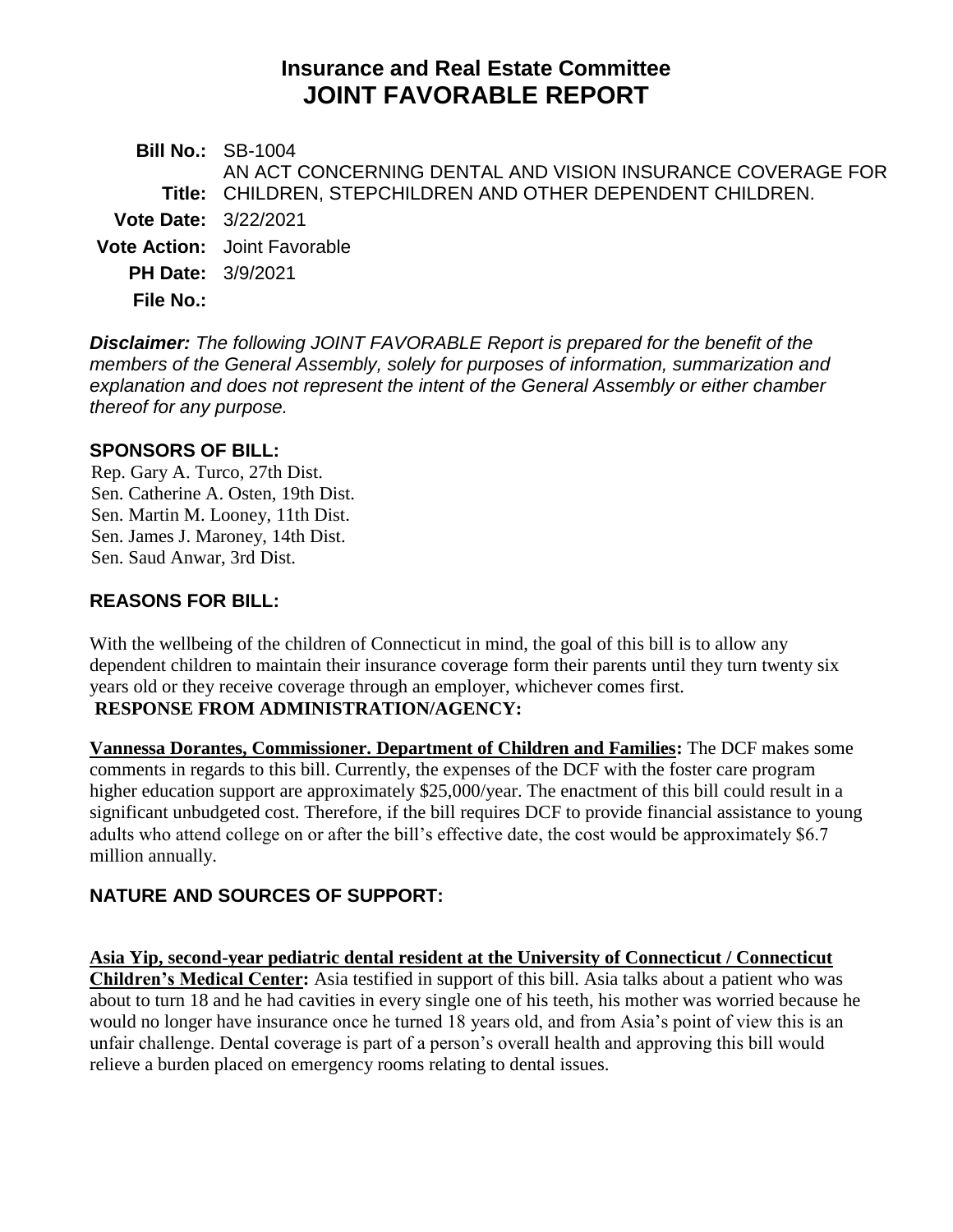**Victor Wang, pediatric dental provider:** Victor testified in support of this bill. He mentions that in his residency time he saw people who came to the Emergency Room due to minor toothaches who could have been solved with regular dental care, these visits were both more costly to the patient and to the state.

**Tiffany Valle-Bernabe, Dental Hygiene student at Tunxis Community College:** Tiffany testified in support of this bill. Tiffany mentions how her own cousin was not able to afford dental care because of how expensive it was and because her part time teacher job did not offer dental insurance. Similarly, Tiffany herself states she did not receive dental insurance from her job and when she applied for Medicaid dental insurance, she "made too much money" and did not qualify. Especially in times of a global pandemic when so many Americans lost their jobs.

**Gary Turco, CT State representative:** Gary testified in support of this bill. Gary states that this is a vital service that will help save lives and prevent serious health conditions for the people of Connecticut. He also states that children are already covered under their parent's insurance policies until the age of twenty-six under CT Law and the Federal Affordable Care Act. Once young people enter the workforce it is hard for them to secure a job who offers dental insurance coverage, and on its own, they are too expensive.

**Hailee Statson, Dental provider:** Hailee testified in support of this bill. Hailee speaks from experiences because she has not had dental insurance for the past 6 years and every procedure had to come fully from her pockets, being that she does not make much money as a part time worker. She also states that as a dental student she knows the future implications of allowing a cavity to grow and how much more problematic and costly that can be for the youth.

**Lauren Spencer, American Dental Hygiene Association:** Lauren testified in support of this bill. She poses a question that if children are allowed to stay under their parent's health insurance until the age of 26 why not allow it for dental insurance as well? She states that dental health is crucial and in this period of one's life, they cannot understand the serious consequences of not taking care of their dental health. She believes dental insurance should be on the same level as medical insurance.

**Fatima Shah, Public Health student:** Fatima testified in support of this bill. She states that minority communities are more likely to go without dental insurance and therefore have more issues in the future. She states that individuals without dental insurance are less likely to have dental appointments, so instead of preventing issues they are forced to go to emergency rooms and cause an increased cost to themselves and the state.

**Senate Democrats, Connecticut General Assembly:** The democrats testify in favor of this bill. They state how young adults are more likely to have dental issues than those over 34 years old, and cite many issues that may happen due to dental issues at a young age. They also believe that if under the Patient Protection and Affordable Care Act young adults can have health insurance under their parents until 26 years old, it only makes sense that the same should happen with dental insurance.

**Jaclyn Scott, dental provider:** Jaclyn testified in support of this bill. She talks about her own story trying to find a safe and yet good procedure she could get done since she had a big issue going on her teeth and was pregnant as well. She has come across people who willingly neglect their dental care due to the price. She also states that "This [bill] would help young people who are in a transitional period in their life to receive dental care while they are still becoming familiar [with] the importance of oral health."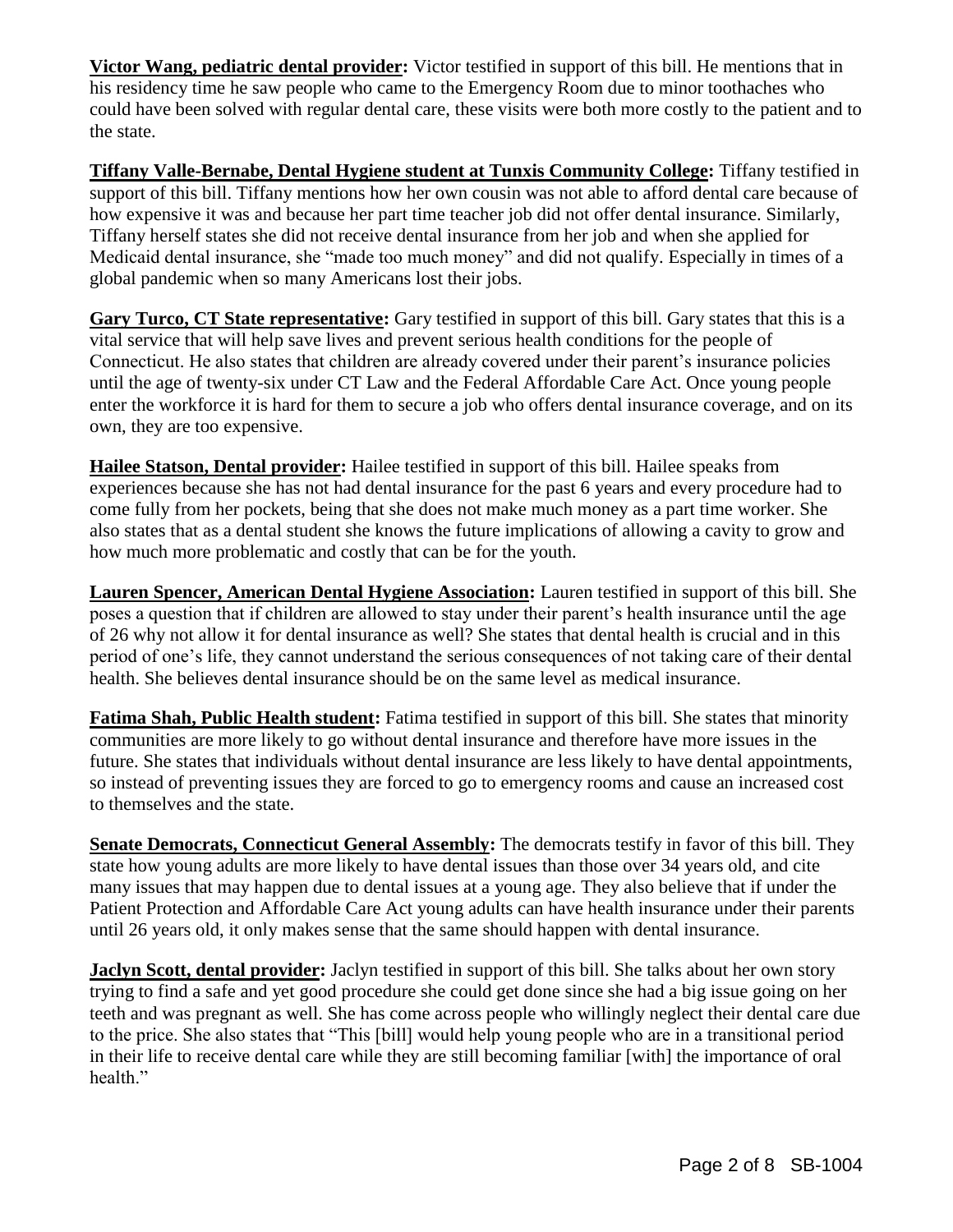**Alisha Savaria, Dental Hygiene Student:** Alisha has testified in support of this bill. She mentions that many of her friends have had issues because at the age of 26 years old, that is when people are starting to get on their feet about dental hygiene. She also states that "This [bill] would help so many young adults who are just starting off on their careers as well as help them maintain their oral health and not fall off their regular dental cleaning schedule."

**Colleen Roy, Dental Hygiene student at Tunxis Community College:** Colleen has testified in support of this bill. She states that she has been personally affected by being removed from her parent's dental insurance early. She stated that her brother who has many health issues would need to pay \$600+ for a dental cleaning and monthly visits. She believes that oral health disparity is a big problem in the CT healthcare system.

**Joann Reyes Rojas, Dental Hygiene Student:** Joann has testified in support of this bill. She speaks from experience that by living on paycheck to paycheck she would often have to choose between a monthly treatment and food at her home. The work she got done was the best she could afford at the time but not the best for her, she now has to go through more procedures to fix old restorations.

**Dr. Richard Riddle, practicing dentist in Connecticut:** Richard testified in support of this bill. He says that over time, leaving school and landing a job with full healthcare benefits is very difficult, let alone dental benefits. Dental pain is the 3rd most often reason young adults go to the emergency room, this bill would help the state and the patient pay less by allowing them to stay under their parents dental insurance until the age of 26 years old.

**Nicholas Pray, Pediatric Dentistry Resident:** Nicholas has testified in support of this bill. He mentions the story of a friend of his who did not have the emergency dental insurance and had to get a root canal done, but because she did not have the money, she had to take out student loans to pay for her \$1000+ treatment.

**Misty Peterson, Vice President of the American Dental Hygienists Association:** Misty has testified in support of this bill. She mentions how during her years of experience, she has seen many young adults neglect dental care because of financial reasons. She states that young adults "not in a position to afford these extensive treatment plans" and that their emergency visits could be prevented by routine visits.

**Roshedah Parkman, dental hygiene student at Tunxis Community College:** Roshedah has testified in support of this bill. Roshedah states that the state did not inform people well enough in regards to dental care insurance and he believes people benefit more in the long run if they stay under their parent's dental insurance for longer. He also states that untreated or badly treated dental issues can lead to greater issues in the future simply because they are not financially stable enough.

**Paul Nwokeji, dental student at UCHC:** Paul testified in support of this bill. He states that healthcare insurance is easier to get than dental insurance, which makes more people not have preventive care, leading to emergencies in the future. He believes we are not in a place to be cutting back necessities especially "looking at the state of Society recently."

**Dr. Brianna Muñoz, American Academy of Pediatric Dentistry (AAPD):** Brianna testified in support of this bill. She believes patients aged 19-26 are the ones who most have issues and in her time in the emergency room many of them were due to dental issues and she remarks that not every hospital in Connecticut is able to hire a dentist. Without the proper staff to give proper treatment the problem is never solved but just remediated with more painkillers.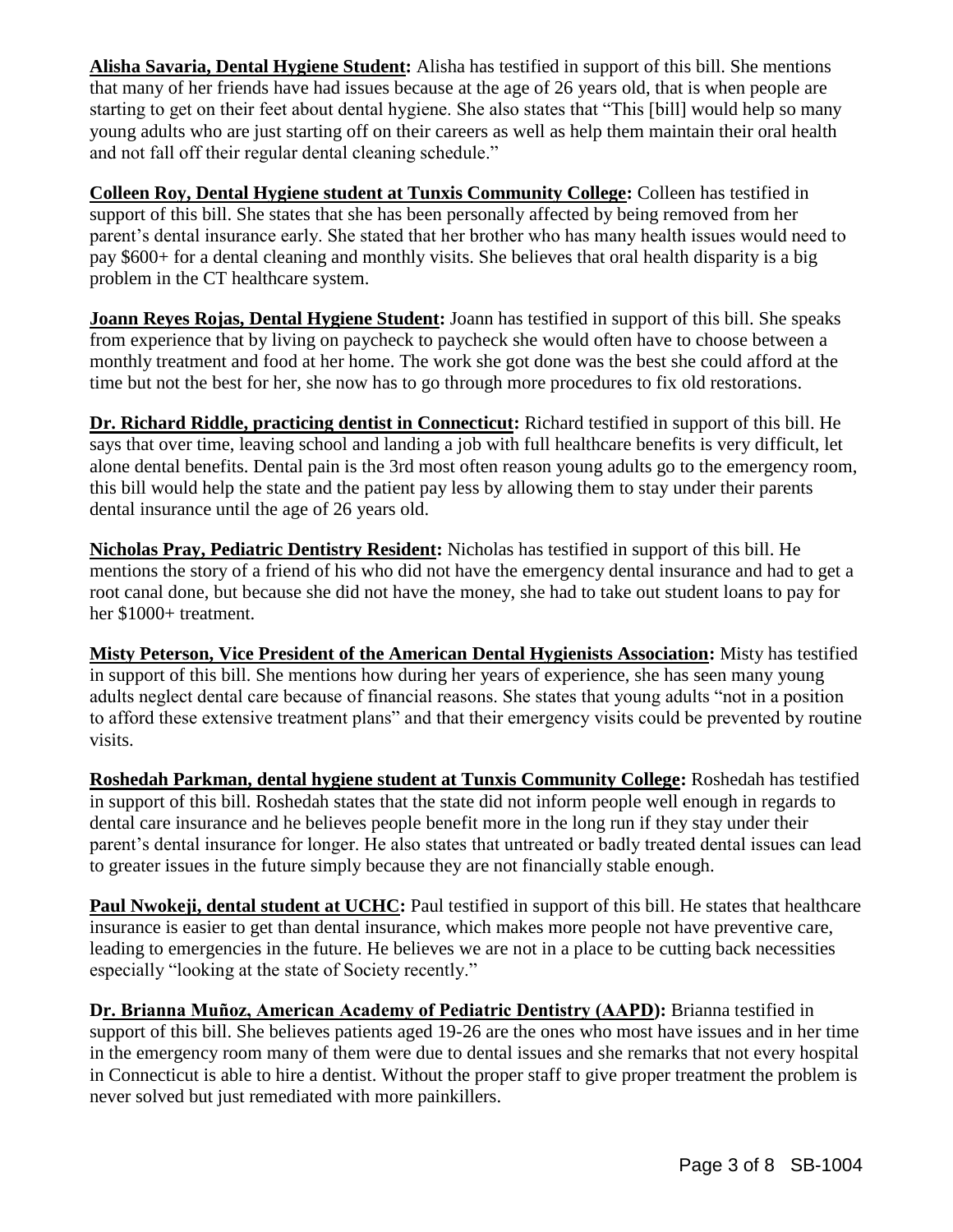**Mary Moran Boudreau, Dental Hygienist:** Mary testified in support of this bill. She points out how oral health is yet another reason for the minority disparity in CT, how important it is for adults to have continuous dental care in the state and how much the whole dental insurance system is in fact underutilized by young adults in general.

**Dr. John Mooney, practicing dentist in CT:** John testified in support of this bill. He states that young adults are "gross under-utilizers of the dental care network" mostly due to a lack of insurance covering basic services. The reason why they mainly avoid dental care is due to cost, so they tend to end up in hospital emergency rooms when something happens.

**Katherine Merrick, fourth year dual dental medicine and public health student:** Katherine testified in support of this bill. She states that she is one of the 25 year olds who does not have dental insurance, and says that "over the past few years, I have drawn out the time between cleanings in order to save a few hundred dollars in student loans." She says that everybody's lives change a lot during young adulthood and this can impact dental health. She states that factors such as sugar consumption such as energy drinks, habits of smoking or vapings, etc are all part of the young adulthood of a person and all of them interfere with one's health as a whole. Further, she points out how a smile can change one's opportunity of getting a job by altering one's appearance and again this is more predominantly seen in the young adulthood of people's lives.

**Alysia M. Mascolo, Dentist Practicing:** Alysia has testified in support of this bill. She states that cost is the greatest barrier between young adults and dental care. She compares the growing cost to have teeth repaired to the cost of a month's worth of groceries or a car payment and the cost of replacing teeth can be as high as three to five month's rent.

**Marion C. Manski, American Dental Hygienists Association:** Marion testified in support of this bill. He stated that this bill "would alleviate the gap in care and provide the continuity of dental care, decreasing their chances of dental diseases." He brings many statistics saying that dental health is part of the overall health of a person and that poor appearance resulting from dental problems have much more complications than simply not looking nice. Further, he states that "\$45 billion in productivity is lost in the USA each year due to untreated oral diseases"

**Dr. R.L Monty MacNeil, The Connecticut Oral Health Initiative (COHI) and The UConn School of Dental Medicine:** Monty testified in support of this bill. He stated that dental issues not only cause pain but also affects a person's ability to get a job. He also states that overall health is improved when dental health is improved.

**Elaine Lindsley, dental hygiene student:** Elaine testified in support of this bill. She stated how she can see firsthand with her friends how the monetary pressure is when they have to go to the dentist. She believes that extending the coverage until the age of 26 would be less expensive in the long run, especially if a person has an emergency and has to visit the emergency room due to some dental issue, which causes a person to not solve their issue and only prolong it.

**Samantha Lew, Policy Analyst & Advocacy Specialist for Health Equity Solutions:** Samantha testified in support of this bill. She stated that the continuing of care for young adults will help them until they are able to get individual coverage, also it "makes it more likely that young adults will seek preventative care and early treatment and avoid visiting emergency departments or requiring costly, avoidable interventions." In addition this bill would allow for the health inequity to take one step towards equity.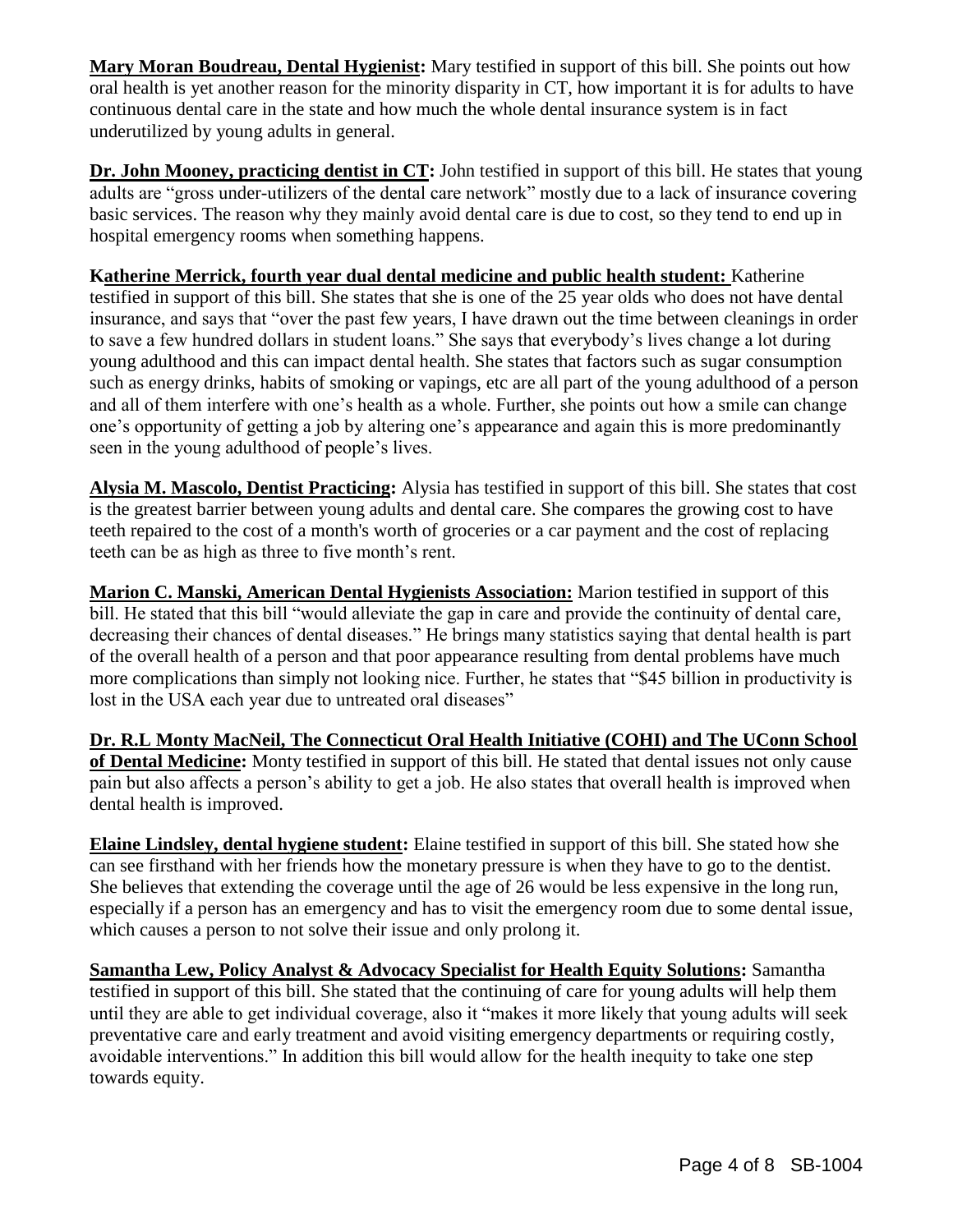**Dr. N. Summer Lerch, practicing dentist in CT:** Summer testified in support of this bill. She mentioned how the impacts of having dental issues can be detrimental to a person not only professionally but also psychologically. She mentions that her son is one of the very few in the state that have dental insurance covered and she does not agree with this inequity across the state.

**Dr. Tam Le, practicing dentist:** Tam testified in support of this bill. She stated that "Adults aged 21- 34 have the highest rates of financial barriers to dental care, causing serious consequences for their health." In addition she states that the impact does not end there, it also strongly impacts the economy of the state being that these people go to the emergency room with their issues, which costs more for the state and the patient.

**Verdita Komonaj, Student Dental Hygienist:** Verdita testified in support of this bill. Verdita speaks from her own experience of being on both sides of this issue. She understands she is not able to simply give everyone care for free but she also had recent issues with her teeth because by being a student and no longer having her parents dental insurance, she neglected yearly cleanings and ended up with a greater issue. She further mentions that a great part of our generation is going into graduate and undergraduate school, but our success needs proper support.

**Christian Kallfelz:** Christian testified in support of this bill. He believes there are many reasons for dental insurance to be allowed for people until they are 26 years old, the first being that it is part of one's overall health. He mentions his sister, who having mental health issues also has many dental issues as well, and on top of that the doubt of how she was going to afford everything. Her self-esteem lowered and the symptoms of her mental illness returned, all because the insurance did not extend for the same amount of time overall health insurance extended for.

**Joanie Jean, second year resident in the Pediatric Dentistry program at the University of Connecticut:** Joanie testified in support of this bill. She mentions how she had a jaw condition that only got finally fixed when she was in her third year of college, a point where her parents were already piling up the bills since the insurance did not cover anything anymore. She states that young adults "face a situation where they lose coverage at a crucial time, and spend years without regular access to a dentist because they simply can't afford it."

**Maria Jagodzinska, Dental Hygiene Student:** Maria testified in support of this bill. She mentions her experience of simply being dropped out of her insurance and not being alerted of such, showing up to her orthodontist's office and having to discontinue the treatment due to purely financial reasons.

**Alexandra Holmstrom, Dental Hygiene Student at Tunxis Community College:** Alexandra testified in support of this bill. She speaks from experience when she mentions that she was lucky that her first employment offered free cleanings and routine procedures for its employees. However, she also recognized that many of her friends were not as lucky and either discontinued regular visits to the dentist or just had to deal with the greater financial burden.

**Allen Hindin, DDS, MPH:** Allen testified in support of this bill. Allen points out how in this generation, parents worked really hard to establish a solid base for their children and now they are trying to build a future on their own. However, he states that dental insurance is health insurance and that the youth should have the right to receive this support.

**Lisa Harris, Pediatric Dental Resident/Dental Provider:** Lisa testified in support of this bill. She mentions a friend of hers who lost one of her molars at the age of 19 due to the fact that she could not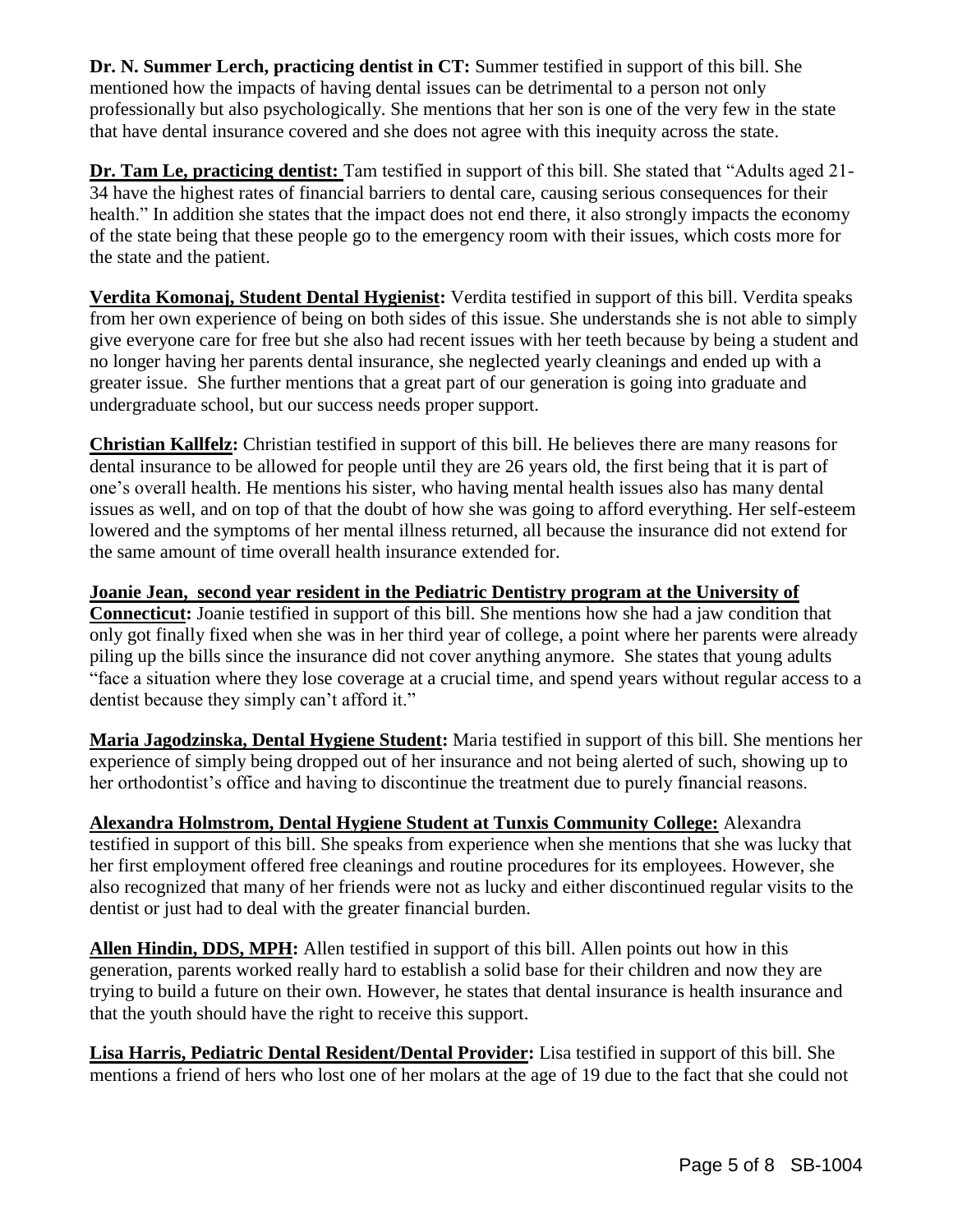treat ongoing issues before they became more serious ones. Her ability to chew on that side of her mouth was severely compromised for the rest of her life.

**Maria Jose Amaya Grote, Dental Hygiene Student for Tunxis Community College:** Maria testified in support of this bill. She stated that this bill is needed because there is already a lack of dental insurance coverage in general, so the state should not let this bill go. She says this bill can help young adults prevent long term consequences from not having the ability to afford dental treatment at such an early age.

**Rachel Green, Registered Dental Hygienist in the State of Connecticut:** Rachel testified in support of this bill. She stated that from her experience the age this bill would cover are young adults who are in their early careers or college, both who are not in a comfortable financial condition. From that, usually when they return around their 30s, the procedures are more expensive and the damage has already been done.

**Eric George, President of the Insurance Association of Connecticut (IAC):** Eric testified in support of this bill and offered some comments to it. The comments are as follows:

- "SB 1004 would require certain group health insurance plans (namely those providing (i) basic hospital expense coverage, (ii) basic medical-surgical expense coverage, (iii) major medical expense coverage, (iv) accident only coverage, (v) limited benefit health coverage, (vi) hospital or medical service plan contract, (vii) hospital and medical coverage provided to subscribers of a health care center, and (viii) single service ancillary health coverage, including, but not limited to, dental, vision or prescription drug coverage) to cover dependent children to the policy anniversary date on or after the child turns 26. Certain IAC member insurance carriers provide such coverage and would be impacted by SB 1004."
- "Currently, these insurance carriers provide Connecticut employers (and individuals with individual products) the *option* to cover dependent children to the end of the year that child turns 26. However, those employers and individuals that choose this option have higher rates than those that choose to cover dependent children to a younger age."

Eric also states that this bill would take away the ability of groups of individuals to customize a dental or vision plan that best fits their needs.

**Dr. David Fried, Practicing Dentist:** Davis testified in support of this bill. He states that "In 2008, the legislature enacted laws to extend coverage to age 26 for medical insurance" and unfortunately dental and vision were not included. Oftentimes young adults refrain from consultations due to the amount of money they have to put in.

**Rosana Ferraro, Universal Health Care Foundations of Connecticut:** Rosana testified in support of this bill. She stated that this bill is not only spreading the awareness of the importance of preventive dental care but also spreading the benefits of the bill itself. They are in support because this bill has the goal of helping the young adults of Connecticut who are not able to afford dental treatments on their own, fully.

**Kaylee DeRose, Dental Hygiene Student:** Kaylee has testified in support of this bill. At the age of 17 she found out about a jaw issue she had, but she would lose all coverage in the following year, as she was never able to afford it. She still has this deviation in her jaw. Similarly, her sister needed braces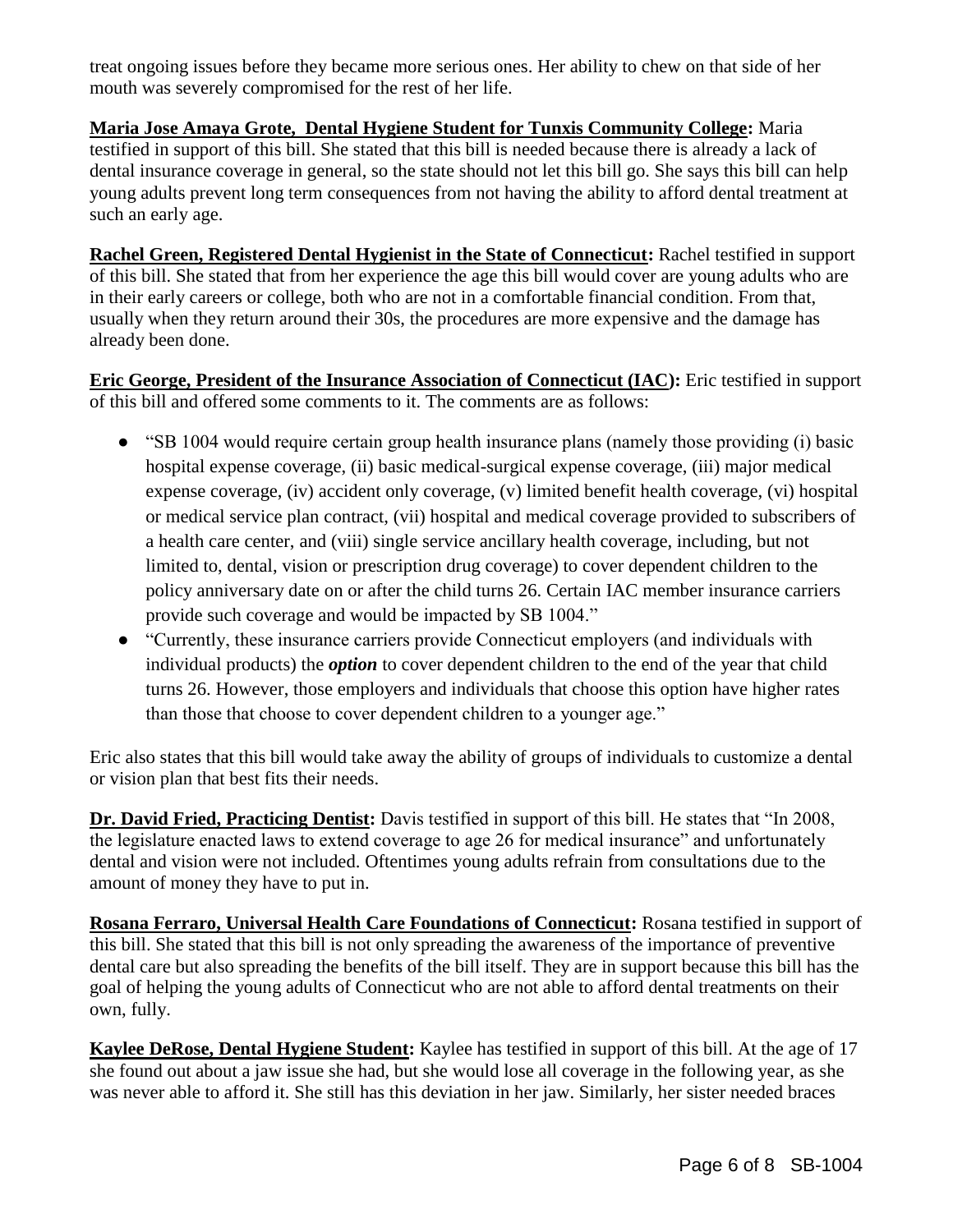and was never able to get it to this day because the treatment would also extend past her two years of dental coverage.

**Dr. Mimi DeLessio-Matta, President elect of the Connecticut State Dental Association:** Mimi testified in support of this bill. He states that he had many patients who were in college and not able to take care of their dental health properly and it will have an effect in their future. Recently he had a patient who needed a root canal, which came in late because he already knew he would not be able to afford, as he was not able to afford a root canal, and in the end he had to extract the tooth.

**Aurora Degollado DDS, Unionville CT, UConn Health:** Aurora testified in support of this bill. As a dental health care provider she has had many patients who were young adults who neglected their dentist visits and put off them as well due to the costs. Many begin their work life with very low wages and dental health care is not cheap, and neither is a visit to the emergency room.

**Pareesa Charmchi Goodwin, Executive Director of Connecticut Oral Health Initiative (COHI):**  Pareesa testified in support of this bill. She stated that "[c]continuous dental care is crucial for managing chronic health conditions such as diabetes" and that the costs can be easily avoided in the long run. In 2008 the CGA passed a public act that allowed for health insurance to be extended until the age of 26, but dental insurance never followed. In addition youth adults are going through times of transition and they are most likely not able to afford a full quality dental procedure if needed be.

**Maria Cholewinski, President of American Dental Hygienists, Connecticut:** Maria testified in support of this bill. She stated that dental health is part of overall health of a person, and when adults around their 30s reach out and are able to pay for insurance or the procedures, the damage is already done and harder/more expensive to fix. She stated that besides the health implications of having an issue on your mouth, there is also "social isolation, lower wages, and loss of self-esteem" that are frequently seen in young adults who are not able to get the treatment they need.

**Amrita Chakraborty, Pediatric Dental resident with University of Connecticut:** Amrita testified in support of this bill. She stated that in 2008, CT passed a bill that allowed for health insurance to be extended until the age of 26 years old for a person, though dental insurance was not included. By not being able to reach a specialist, youth adults resort to going to the Emergency room, resulting in less effective methods to fix their dental issues as well as in an increased amount of money wasted by the state and the patient.

**Brittany Cassidy, Dental Provider and a member of the American Dental Hygienists Association:** Brittany testified in support of this bill. She stated that a woman who was 24 years old needed some work done on her teeth but due to her insurance ending when she was 18, she was not able to fix it, also due to a lack of income. What could have been easily solved turned into many emergency room visits and a lot of pain and work. This did not need to have happened, has she been able to remain under her parents insurance for longer.

**Jessica Bruce, First year pediatric dental resident at the University of Connecticut:** Jessica testified in support of this bill. She stated that young adults are trying to be by themselves on their own for the first time and dental insurance should not be something they need to worry about. By passing this bill, Jessica believes that the many resources of an emergency room can be better distributed for issues that really need it.

**Mary Boudreau, Dental Hygienist:** Mary testified in support of this bill. She stated that dental hygiene is crucial for "managing health conditions such as heart and lung disease, diabetes, and birth